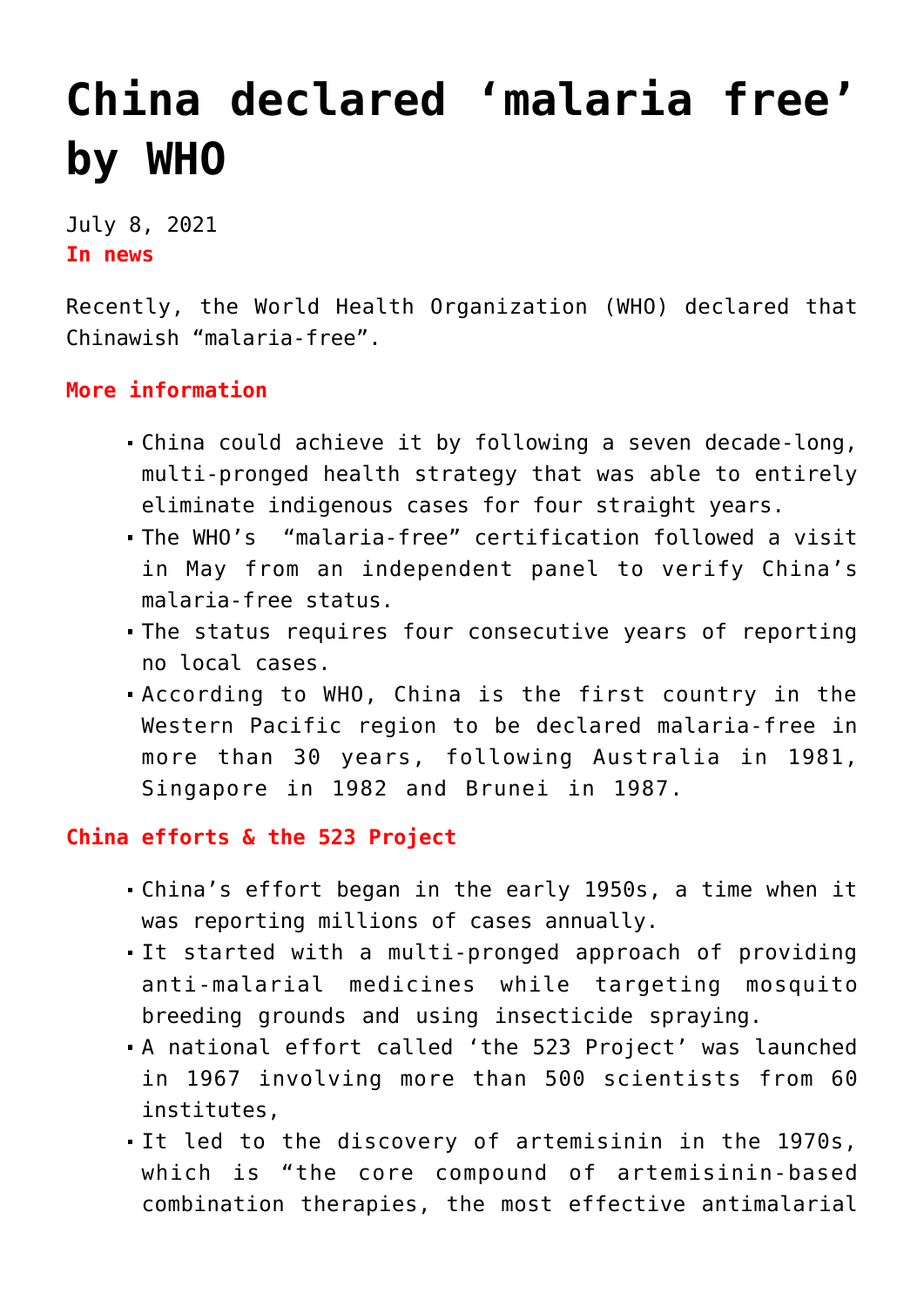drugs available today.

- In the 1980s, China began using insecticide-treated nets widely, distributing 2.4 million nets by 1988.
- Cases began to drop, down to 117,000 in 1990.
- The number would fall to 5,000 annually by the end of the following decade.
- With assistance from the Global Fund to Fight AIDS, Tuberculosis and Malaria starting in 2003, China "stepped up training, staffing, laboratory equipment, medicines and mosquito control, an effort that led to a further reduction in cases.

### **China's 1-3-7 strategy**

- WHO credited China's public health system offering free of charge diagnosis and treatment of malaria in bringing down cases to zero.
- It also credited China's "**1-3-7 strategy" referring to a one-day deadline to report a malaria diagnosis,** confirming a case and determining the spread by the third day, and measures taken to stop the spread by the seventh day, along with continued surveillance in highrisk areas.

### **Malaria cases: The World Malaria Report in 2020**

- As per the report, the number of malaria cases worldwide in 2019 was around 229 million,with 409,000 lives lost to the mosquito-borne disease.
- The report said the majority of cases were reported in Africa, while India and Southeast Asia recorded a significant drop.
- Cases in India fell from approximately 20 million to 6 million.

# **Other countries with Malaria free status(Most recent)**

- 1. El Salvador-2021
- 2. Argentina-2019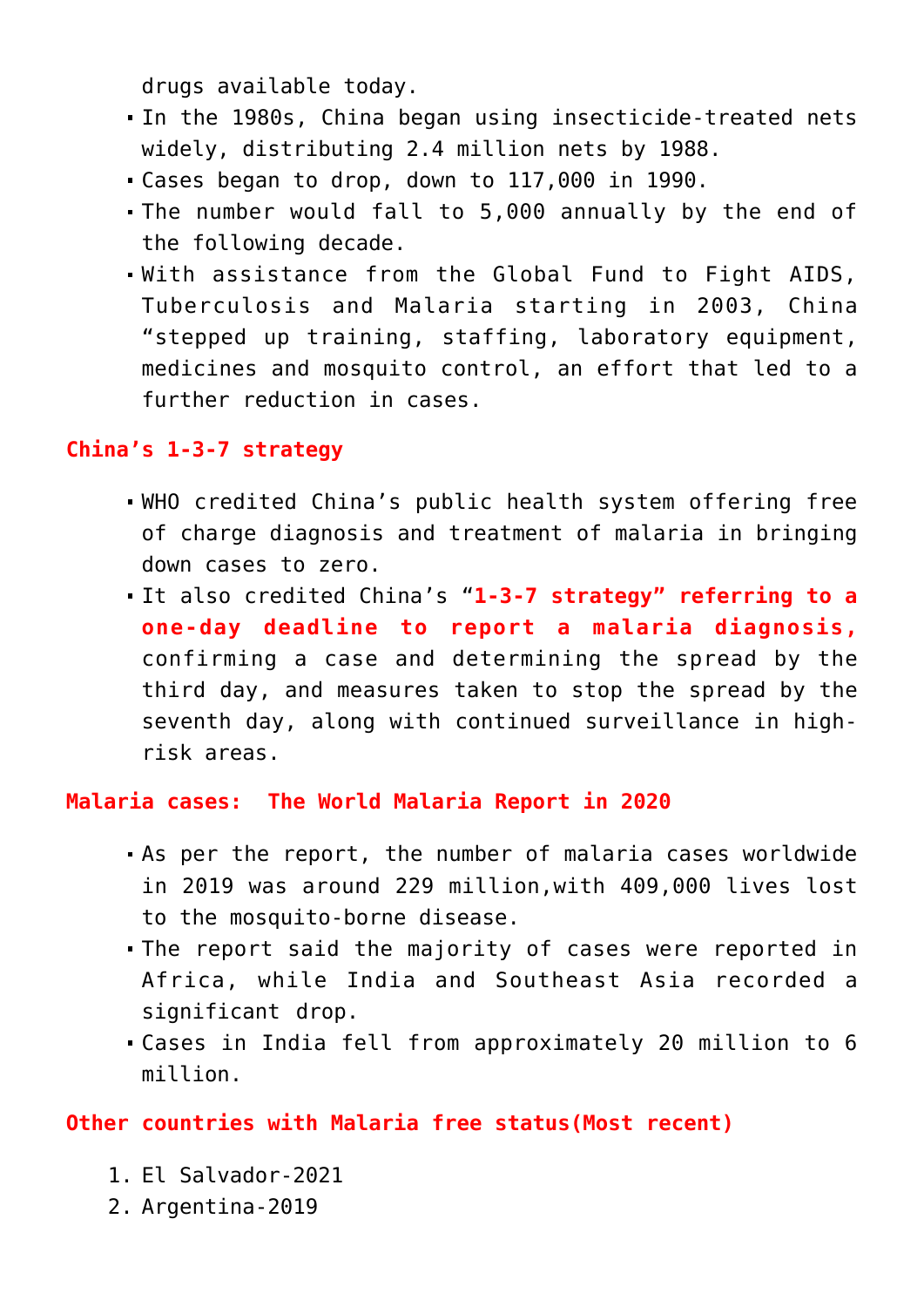- 3. Algeria-2019
- 4. Uzbekistan-2018
- 5. Kyrgyzstan-2016
- 6. Sri Lanka-2016
- 7. Maldives-2015

# **About Malaria**

It is a disease caused by a plasmodium parasite, transmitted by the bite of infected mosquitoes.The parasites are spread to people through the bites of infected female Anopheles mosquitoes, called "malaria vectors." There are 5 parasite species that cause malaria in humans, and 2 of these species – P. falciparum and P.

**India's National Strategic Plan for Elimination of Malaria 2017-22**

It has a vision of a malaria-free country by 2027 and elimination by 2030.

(2017-2022) has been developed based on the National Framework for Malaria Elimination (NFME) of the National Vector Borne Disease Control Programme (NVBDCP), Ministry of Health & Family Welfare (MoHFW), and WHO Global Technical Strategy for Malaria Elimination (2016-2030).

### **Goal**

The goals of NSP strategy are phased elimination of malaria in India. National Framework for Malaria Elimination (NFME) in India has set 2030 as eliminating malaria and goals of NSP are in consonance with overall goals

- Eliminate malaria in Category 1 districts (API <1) by 2020 and Category 2 districts (API 1-2) by 2022,
- Reduce transmission in Category 3 districts to stabilize APIat  $<1$  by 2022.

Extra reading: